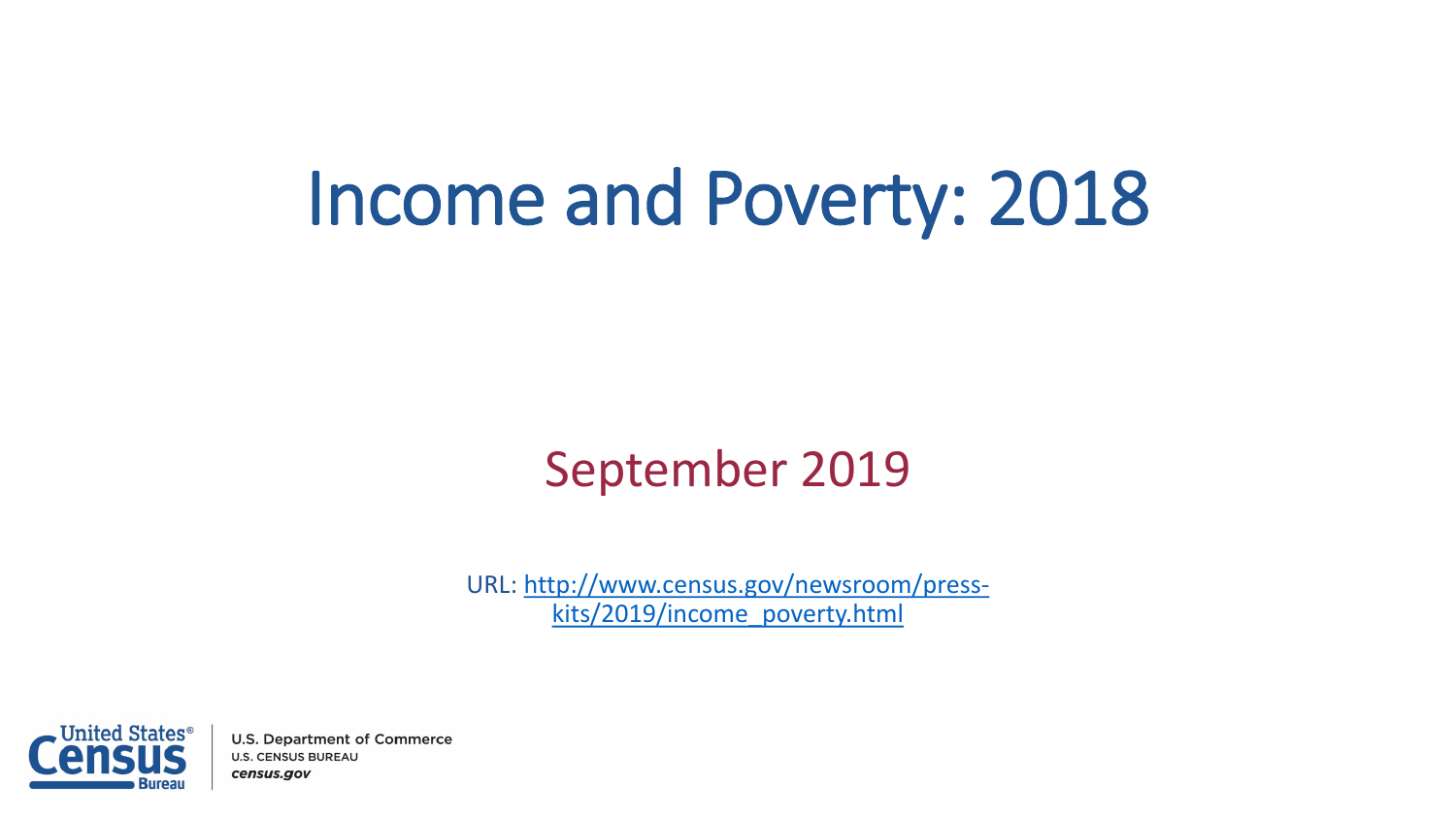#### Presenter

#### Trudi J. Renwick

Assistant Division Chief, Economic Characteristics Social, Economic, and Housing Statistics Division



**U.S. Department of Commerce U.S. CENSUS BUREAU** census.gov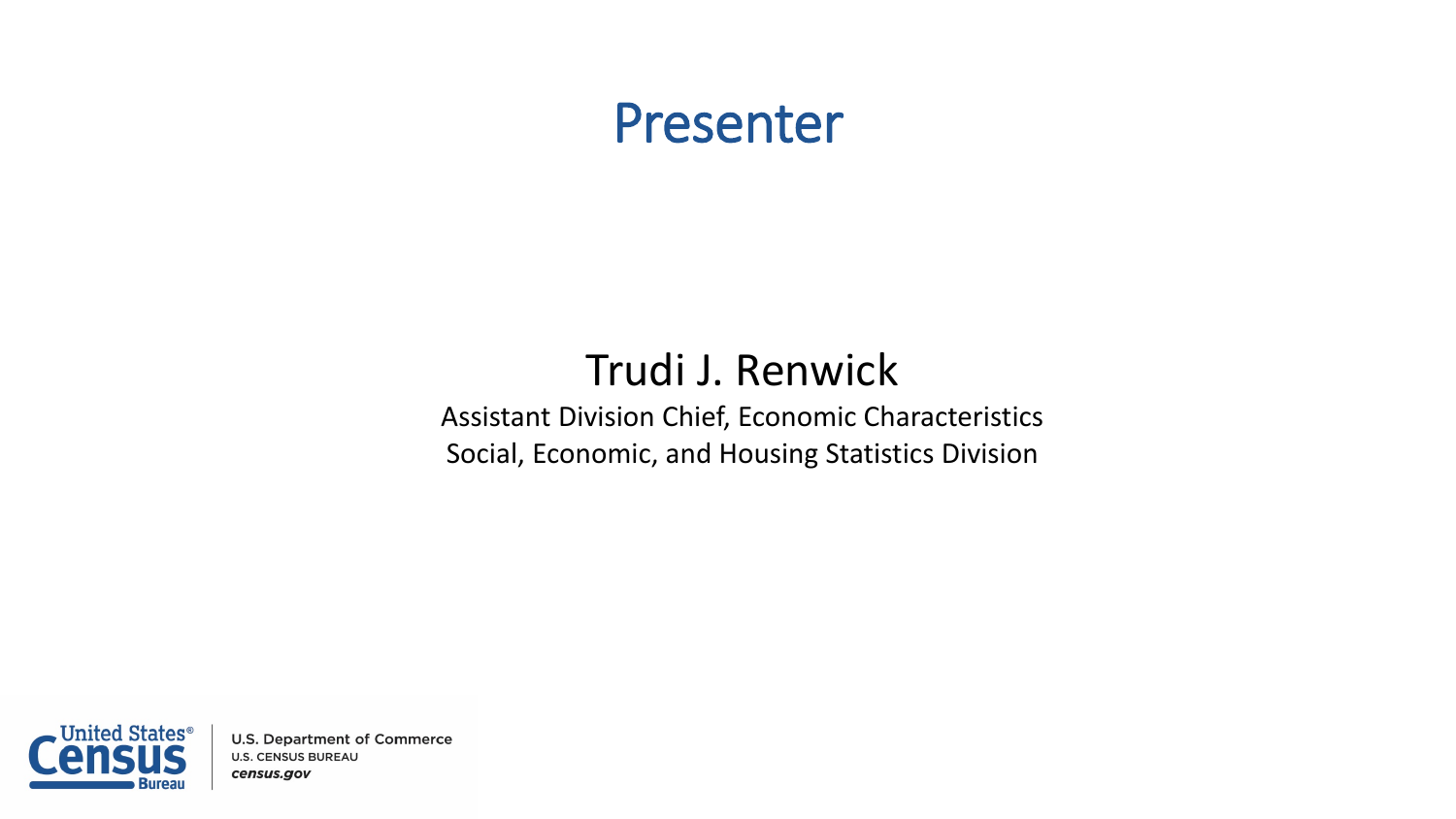# Income and Poverty in the United States: 2018 **Current Population Reports** By Jessica Semega, Melissa Kollar, John Creamer and Abinash Mohanty Issued September 2019 D60-26 United States', **U.S. Department of Commerc U.S. CENSUS BUREAU** census.aov

# **Highlights**

- Median household income was \$63,200 in 2018, not statistically different from the 2017 median.
- The 2018 real median earnings of men (\$55,300) and women (\$45,100) who worked full-time, year-round increased 3.4 percent and 3.3 percent, respectively, between 2017 and 2018.
- The number of full-time, year-round workers increased by 2.3 million, between 2017 and 2018. The number of men and women full-time, yearround workers increased by about 700,000 and 1.6 million, respectively.

**U.S. Department of Commerce U.S. CENSUS BUREAU** census.gov

Income rounded to nearest \$100. Source: U.S. Census Bureau, Current Population Survey, 2018 and 2019 Annual Social and Economic Supplements. **I&P-1**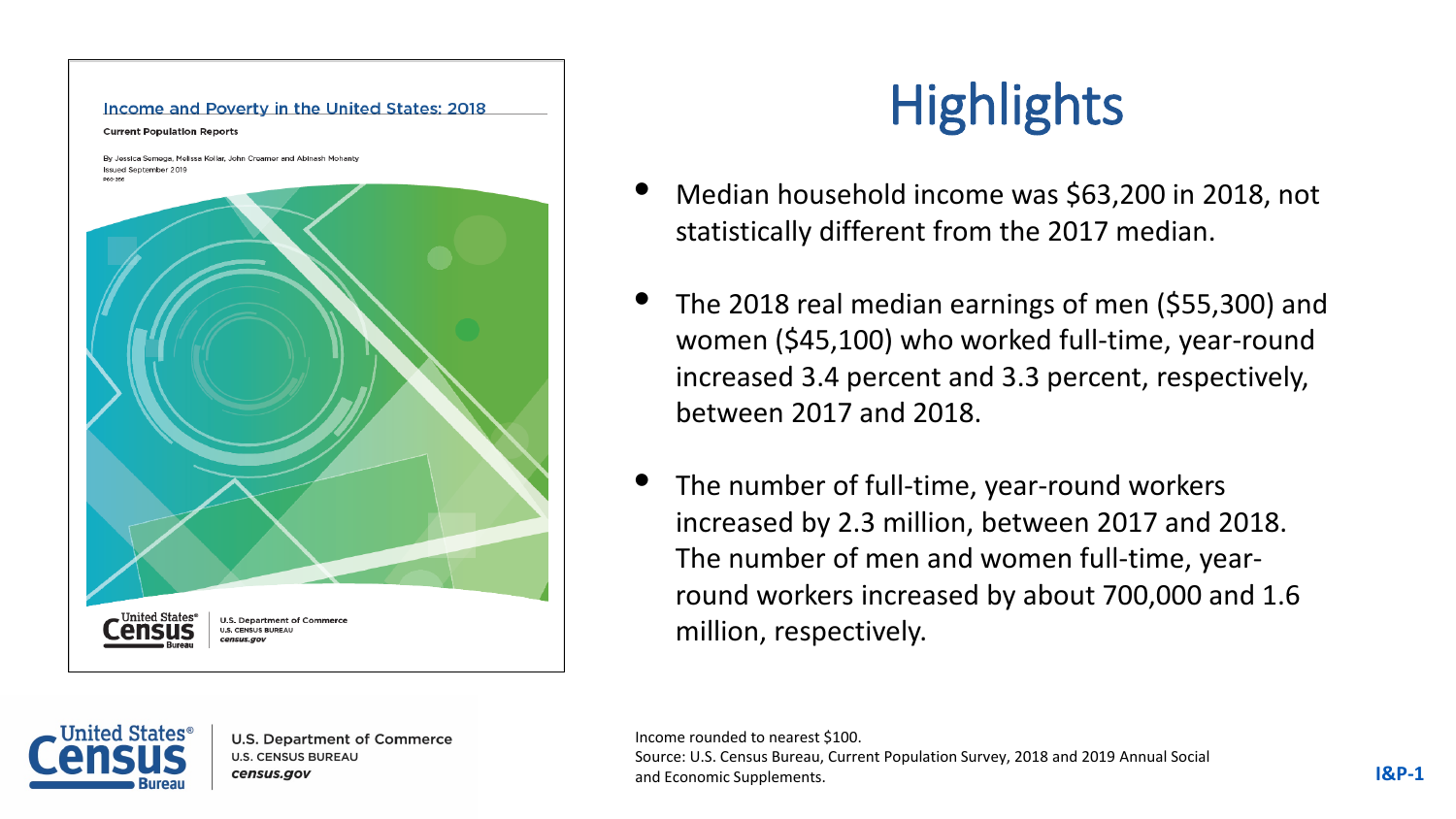#### Real Median Household Income: 1967 to 2018





**U.S. Department of Commerce U.S. CENSUS BUREAU** census.gov

Note: The data for 2017 and beyond reflect the implementation of an updated CPS ASEC processing system. The data for 2013 and beyond reflect the implementation of the redesigned income questions. Income rounded to nearest \$100.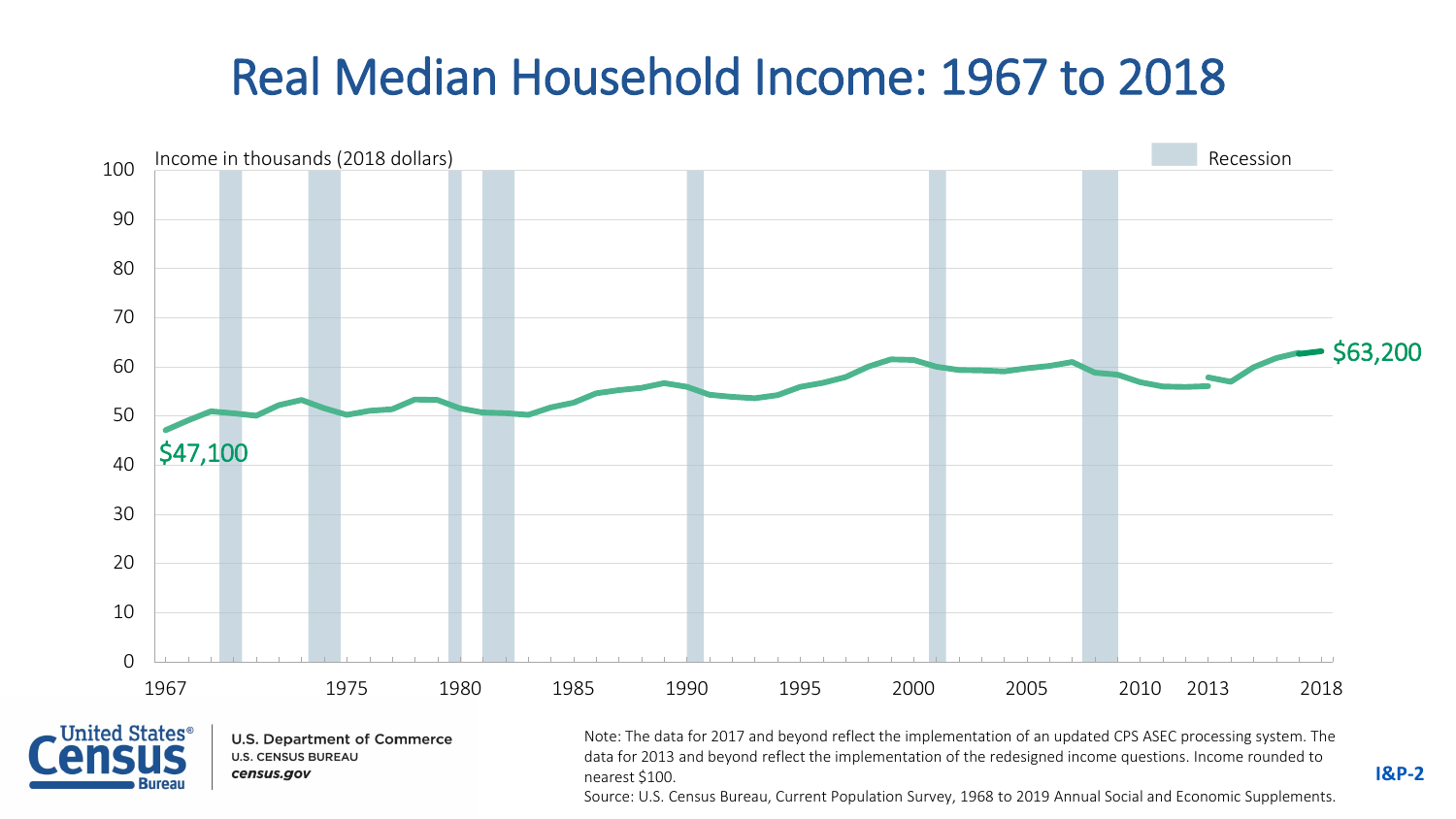#### Real Median Household Income: 1967 to 2018





**U.S. Department of Commerce U.S. CENSUS BUREAU** census.gov

Note: The data for 2017 and beyond reflect the implementation of an updated CPS ASEC processing system. The data for 2013 and beyond reflect the implementation of the redesigned income questions. Income rounded to nearest \$100.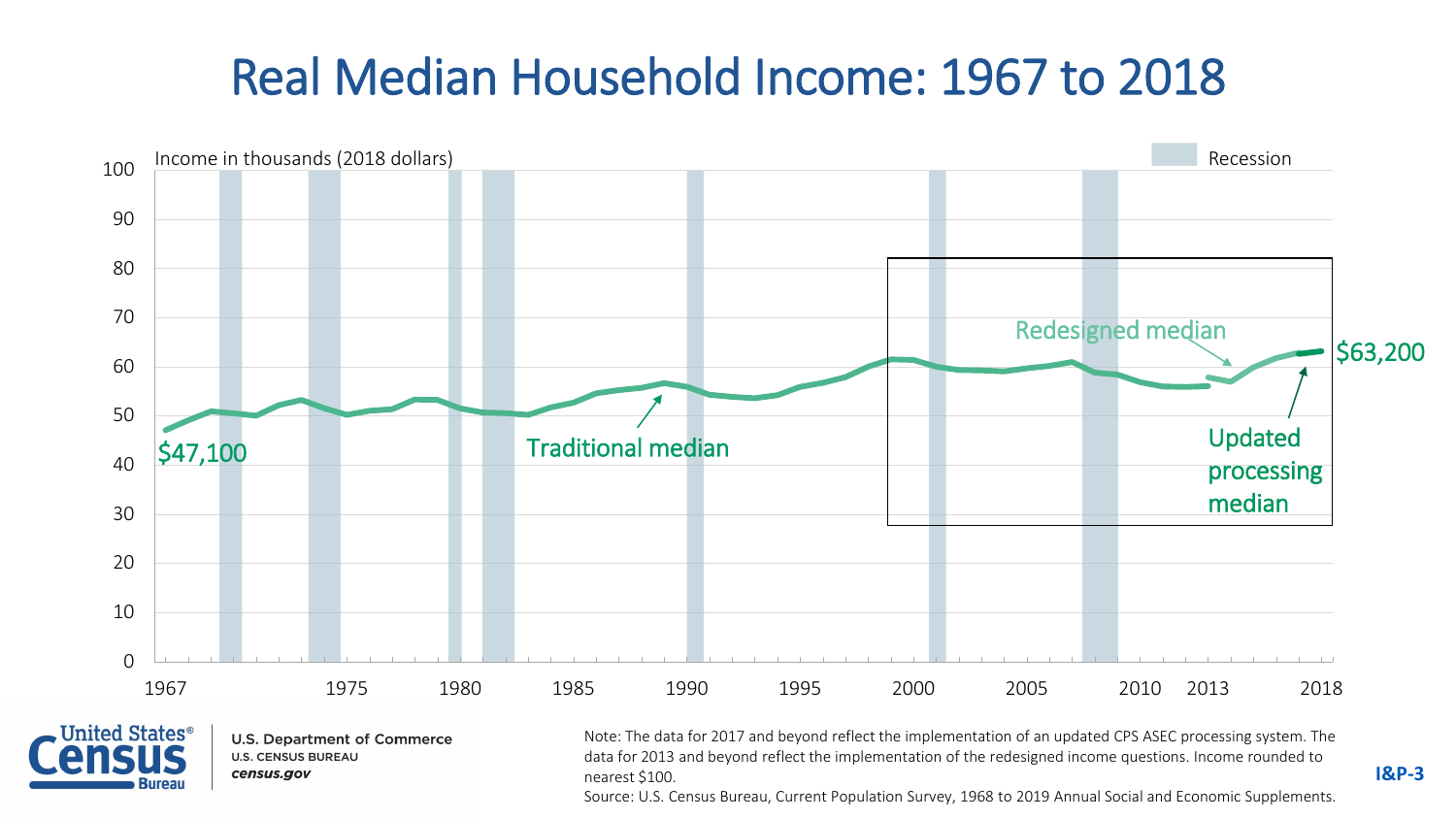### Redesigned Household Income Comparison: 1999 to 2018





**U.S. Department of Commerce U.S. CENSUS BUREAU** census.gov

Note: The data for 2017 and beyond reflect the implementation of an updated CPS ASEC processing system. The data for 2013 and beyond reflect the implementation of the redesigned income questions. Income rounded to nearest \$100. Source: U.S. Census Bureau, Current Population Survey, 2000 to 2019 Annual Social and Economic Supplements.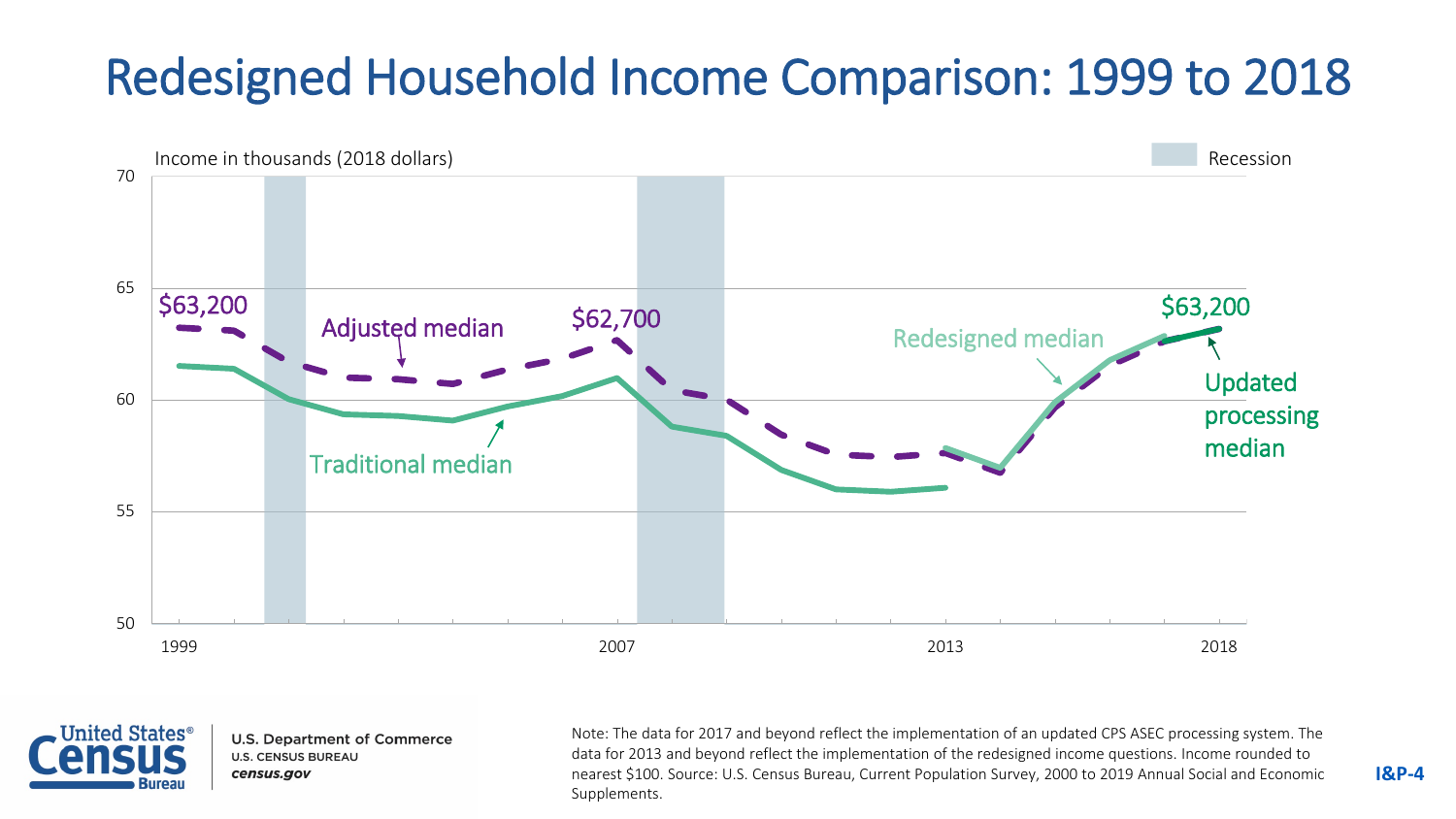#### Real Median Household Income by Race and Hispanic Origin of Householder: 1967 to 2018





**U.S. Department of Commerce U.S. CENSUS BUREAU** census.gov

Note: The data for 2017 and beyond reflect the implementation of an updated CPS ASEC processing system. The data for 2013 and beyond reflect the implementation of the redesigned income questions. Income rounded to nearest \$100.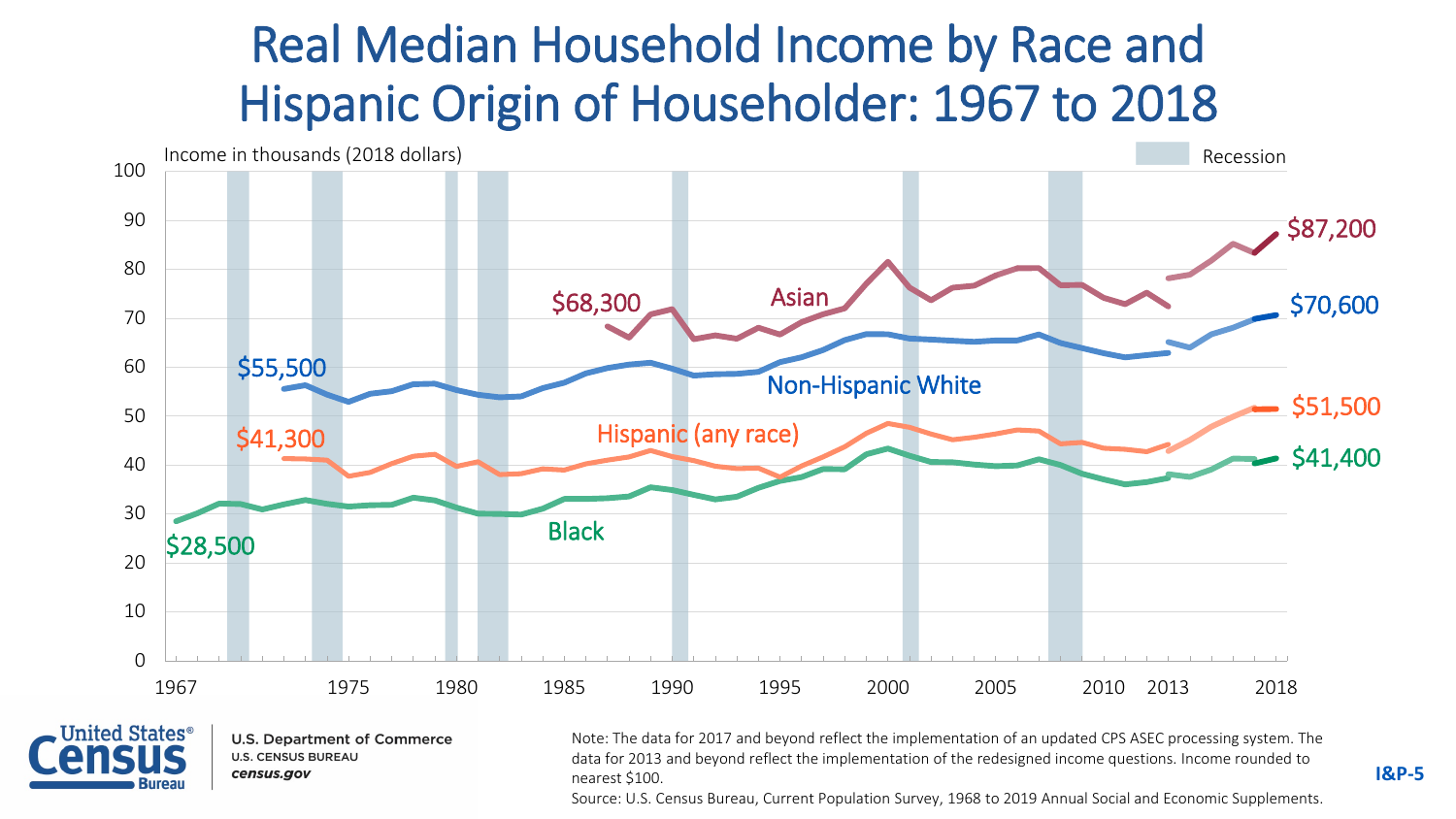#### Shares of Aggregate Household Income by Quintile: 2018





**U.S. Department of Commerce U.S. CENSUS BUREAU** census.gov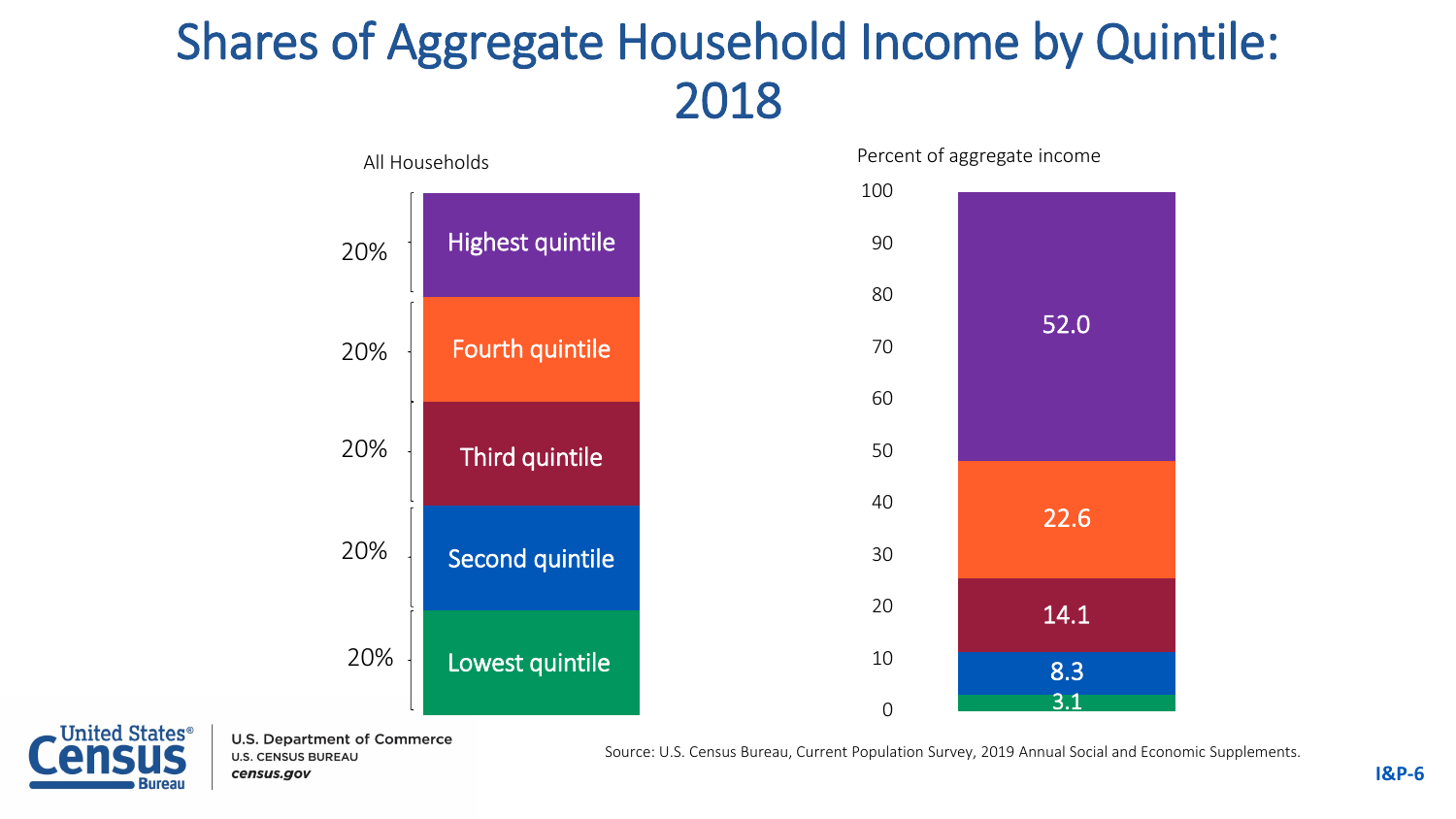#### Shares of Aggregate Household Income by Quintile: 2018





**U.S. Department of Commerce U.S. CENSUS BUREAU** census.gov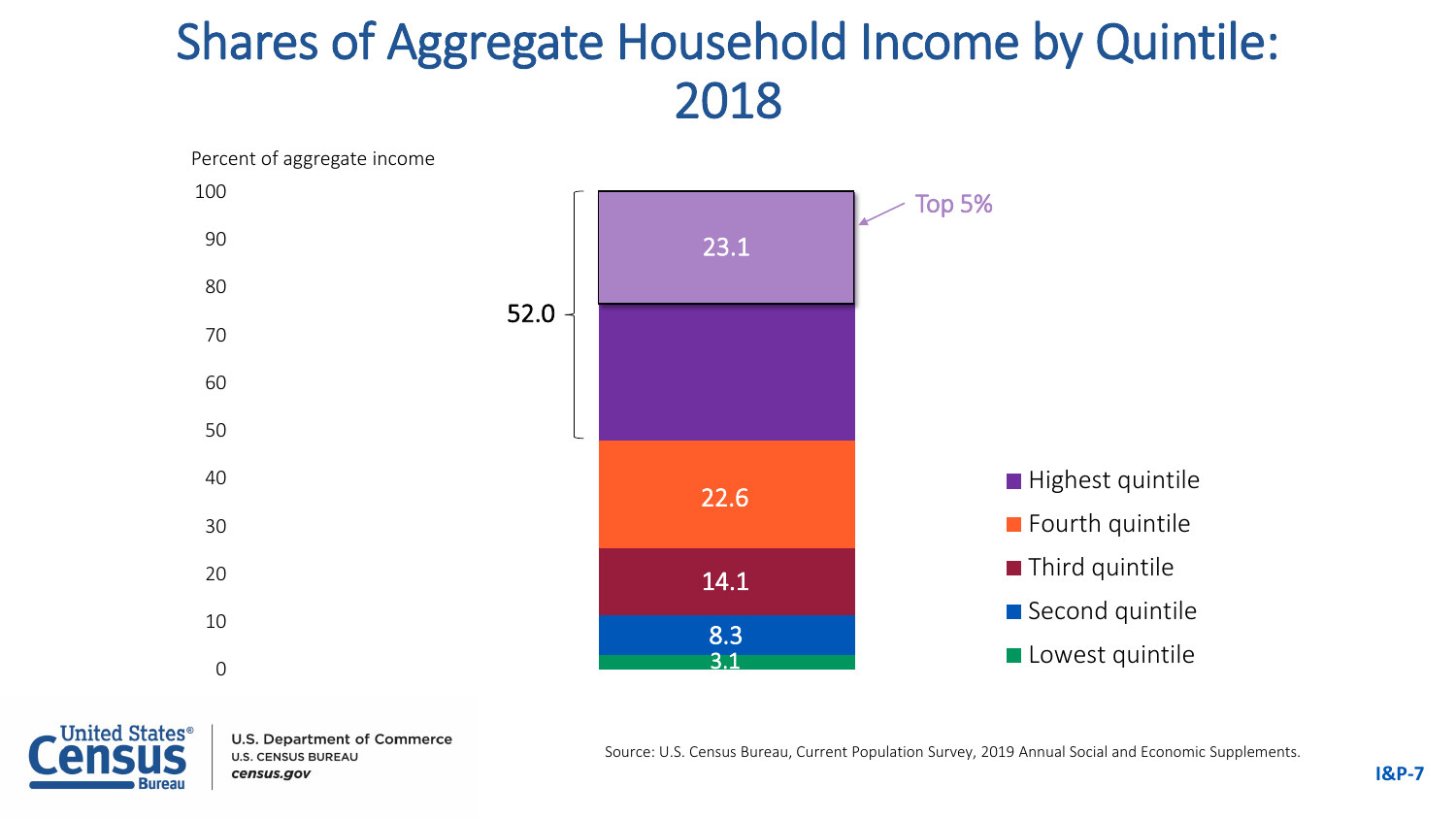#### Gini Index of Money Income: 1967 to 2018





**U.S. Department of Commerce U.S. CENSUS BUREAU** census.gov

Note: The data for 2017 and beyond reflect the implementation of an updated CPS ASEC processing system. The data for 2013 and beyond reflect the implementation of the redesigned income questions. In 1993, there was a change in data collection methodology.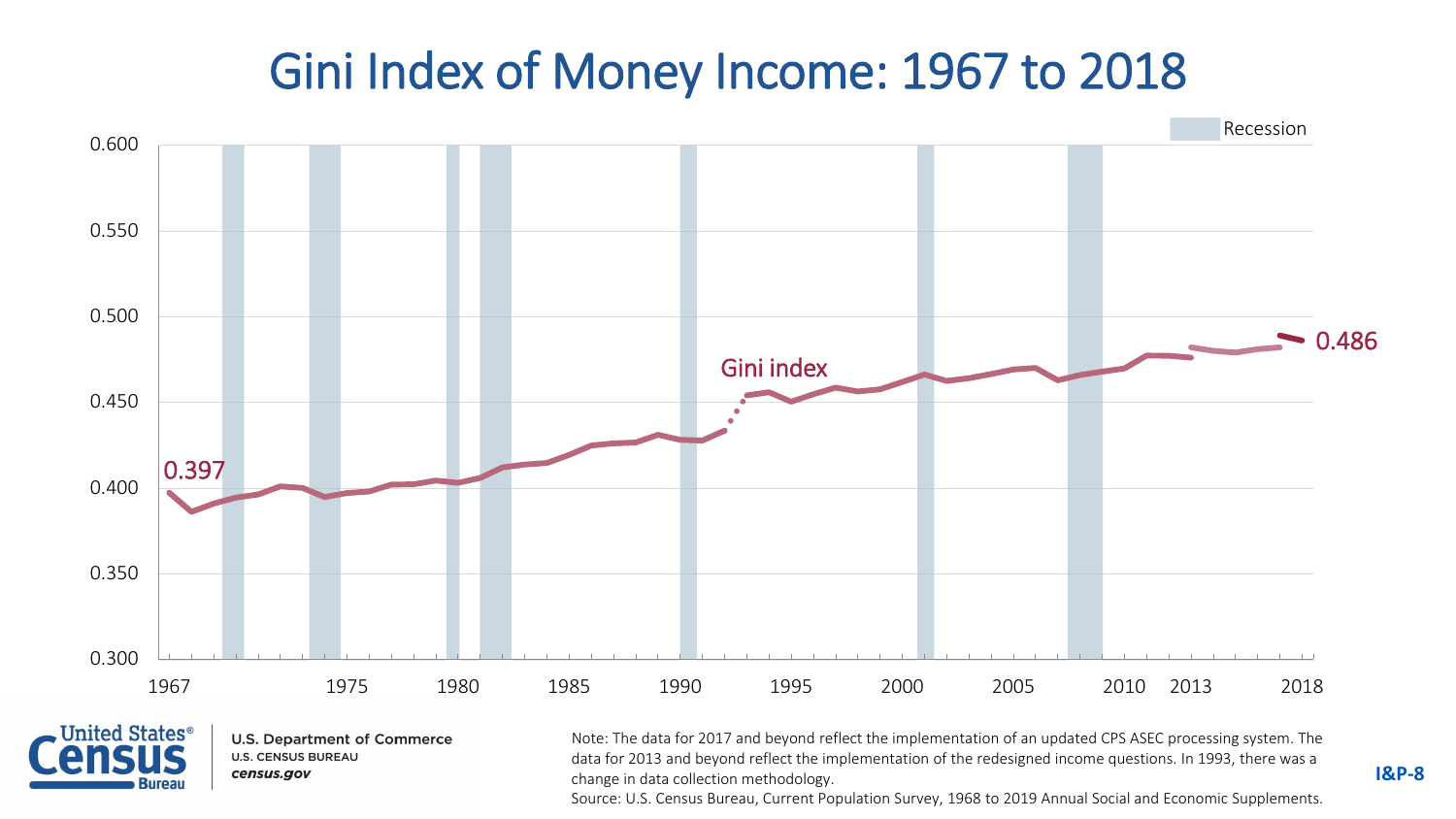#### Real Median Earnings: 1960 to 2018





**U.S. Department of Commerce U.S. CENSUS BUREAU** census.gov

Note: The data for 2017 and beyond reflect the implementation of an updated CPS ASEC processing system. The data for 2013 and beyond reflect the implementation of the redesigned income questions. Earnings rounded to nearest \$100. Workers aged 15 and older.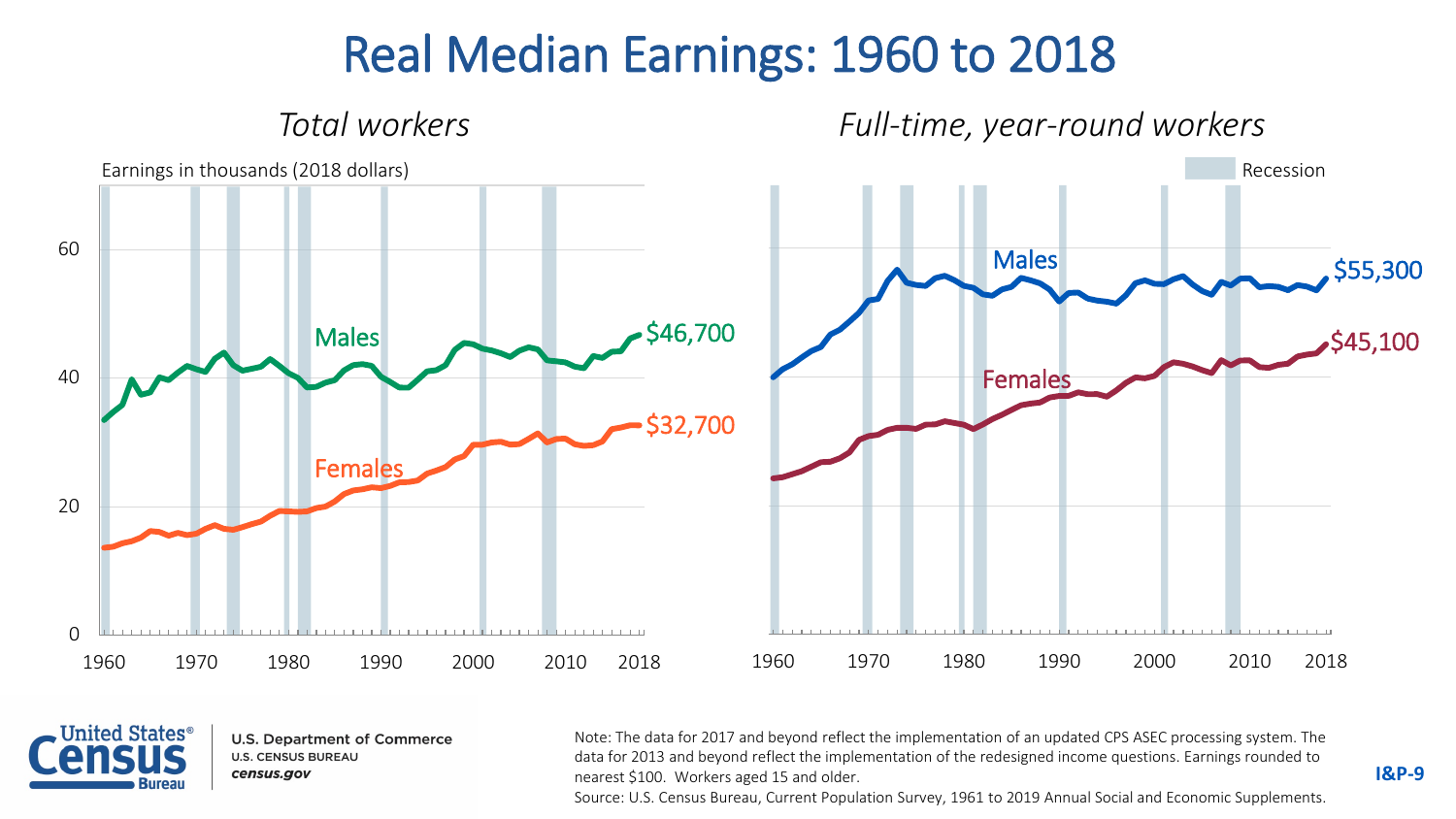#### Female-to-Male Earnings Ratio: 1960 to 2018

*(Full-time, year-round workers, aged 15 and older)*





**U.S. Department of Commerce U.S. CENSUS BUREAU** census.gov

Note: The data for 2017 and beyond reflect the implementation of an updated CPS ASEC processing system. The data for 2013 and beyond reflect the implementation of the redesigned income questions. Workers aged 15 and older.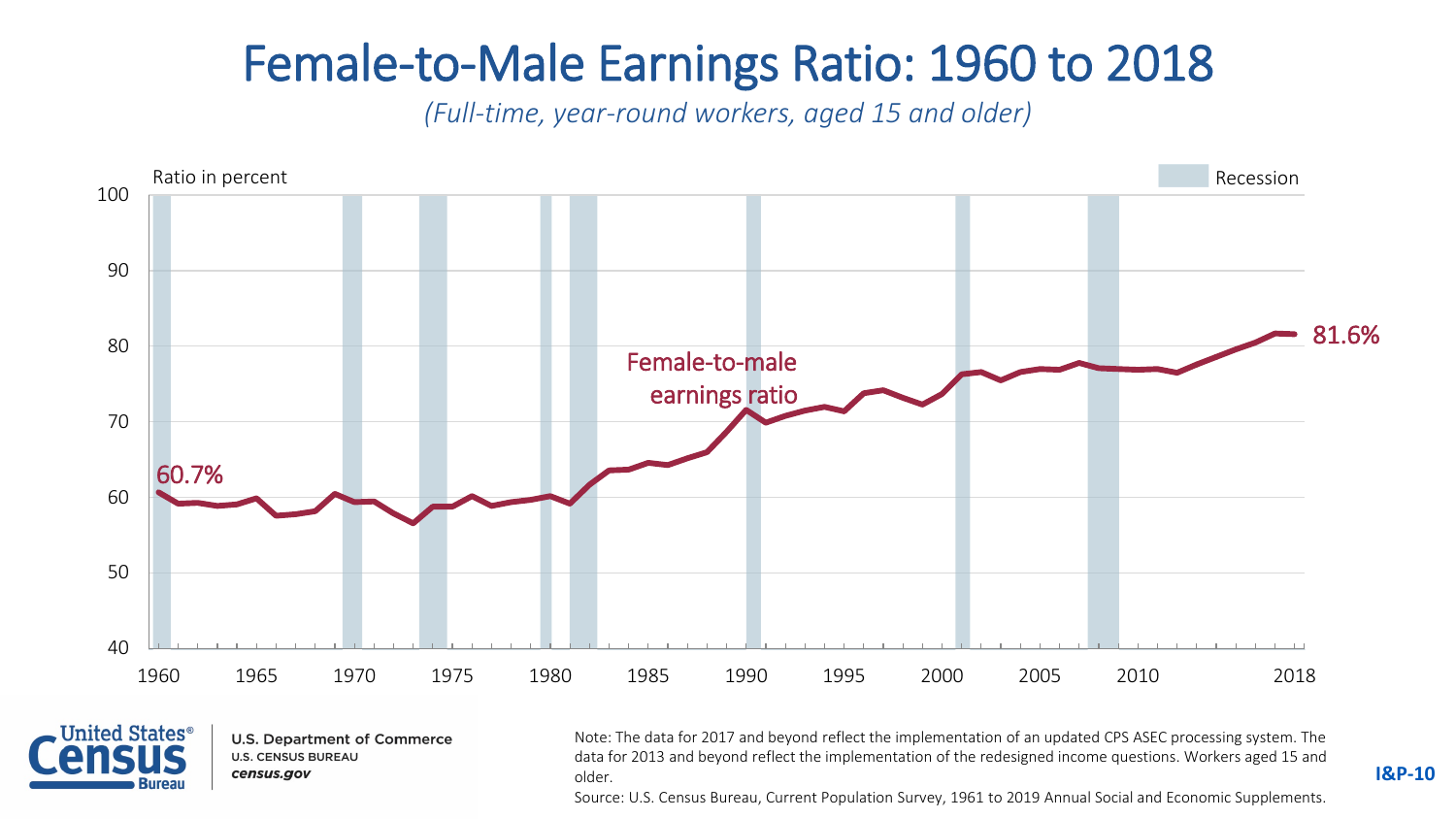#### Workers with Earnings by Sex: 1967 to 2018





**U.S. Department of Commerce U.S. CENSUS BUREAU** census.gov

Note: The data for 2017 and beyond reflect the implementation of an updated CPS ASEC processing system. The data for 2013 and beyond reflect the implementation of the redesigned income questions. Workers aged 15 and older.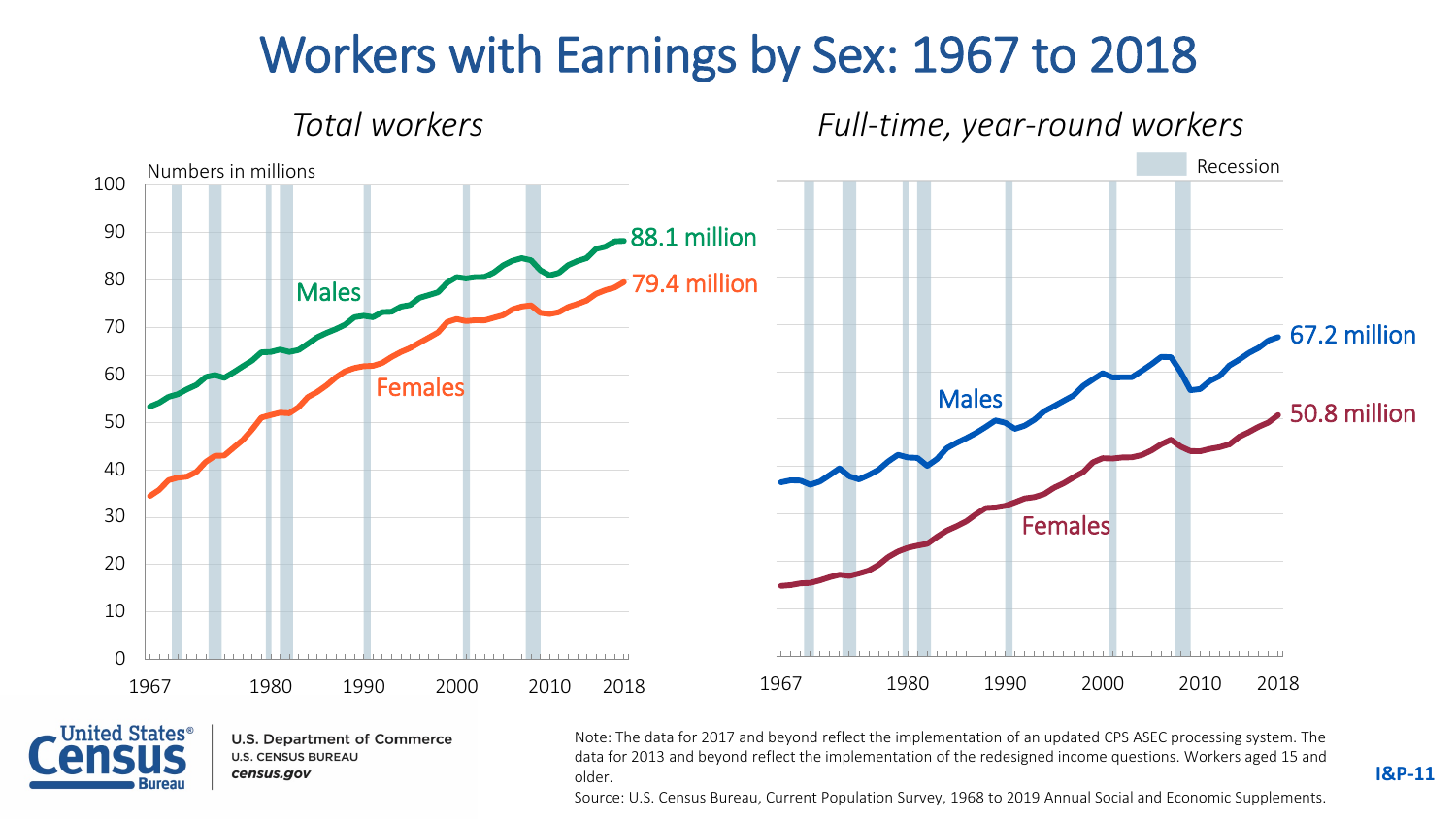#### Poverty Rate and Number in Poverty: 1959 to 2018





**U.S. Department of Commerce U.S. CENSUS BUREAU** census.gov

Note: The data for 2017 and beyond reflect the implementation of an updated CPS ASEC processing system. The data for 2013 and beyond reflect the implementation of the redesigned income questions. Source: U.S. Census Bureau, Current Population Survey, 1960 to 2019 Annual Social and Economic Supplements.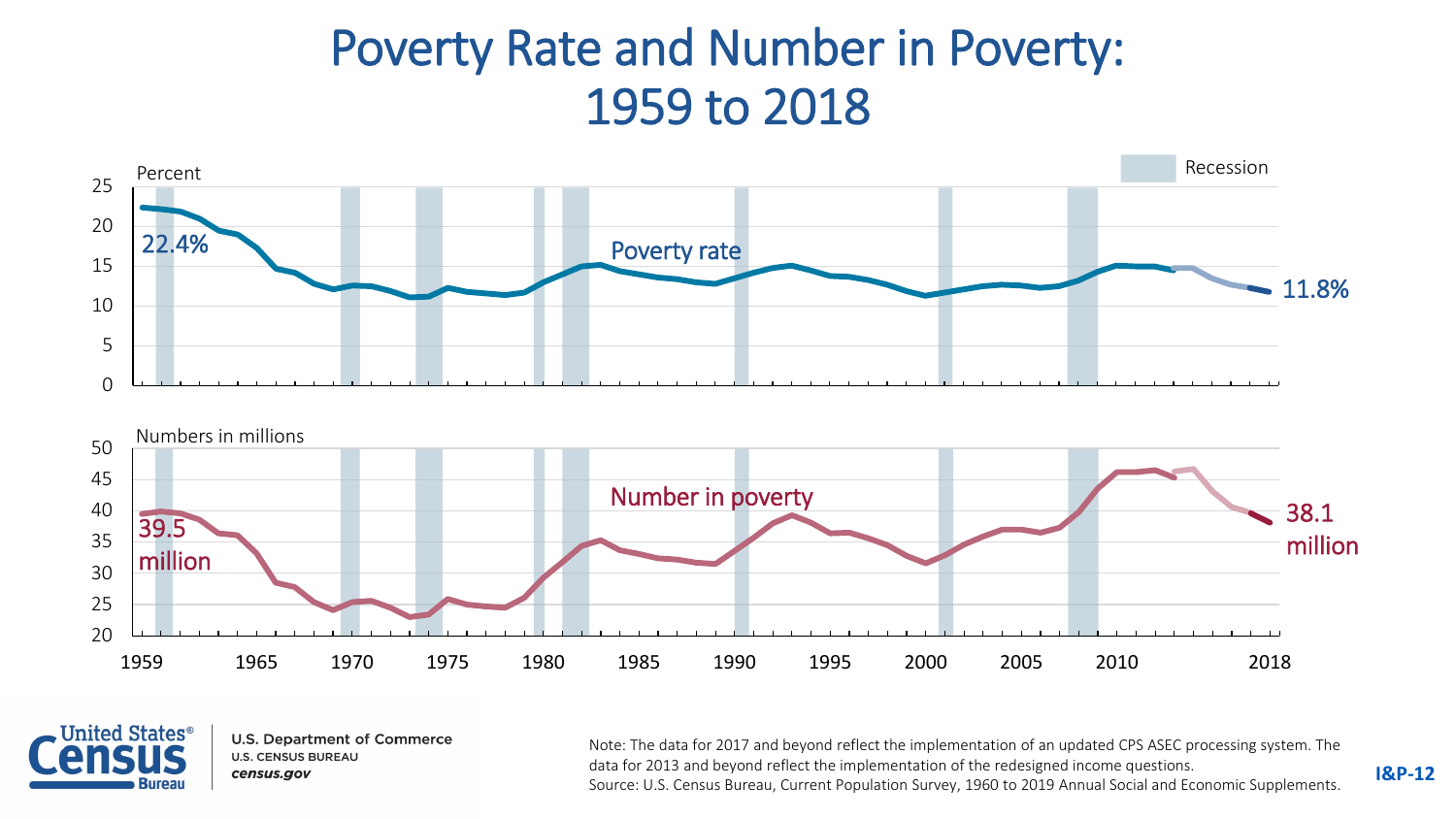#### Poverty Rates by Race and Hispanic Origin: 1959 to 2018





**U.S. Department of Commerce U.S. CENSUS BUREAU** census.gov

Note: The data for 2017 and beyond reflect the implementation of an updated CPS ASEC processing system. The data for 2013 and beyond reflect the implementation of the redesigned income questions. Source: U.S. Census Bureau, Current Population Survey, 1960 to 2019 Annual Social and Economic Supplements. **I&P-13**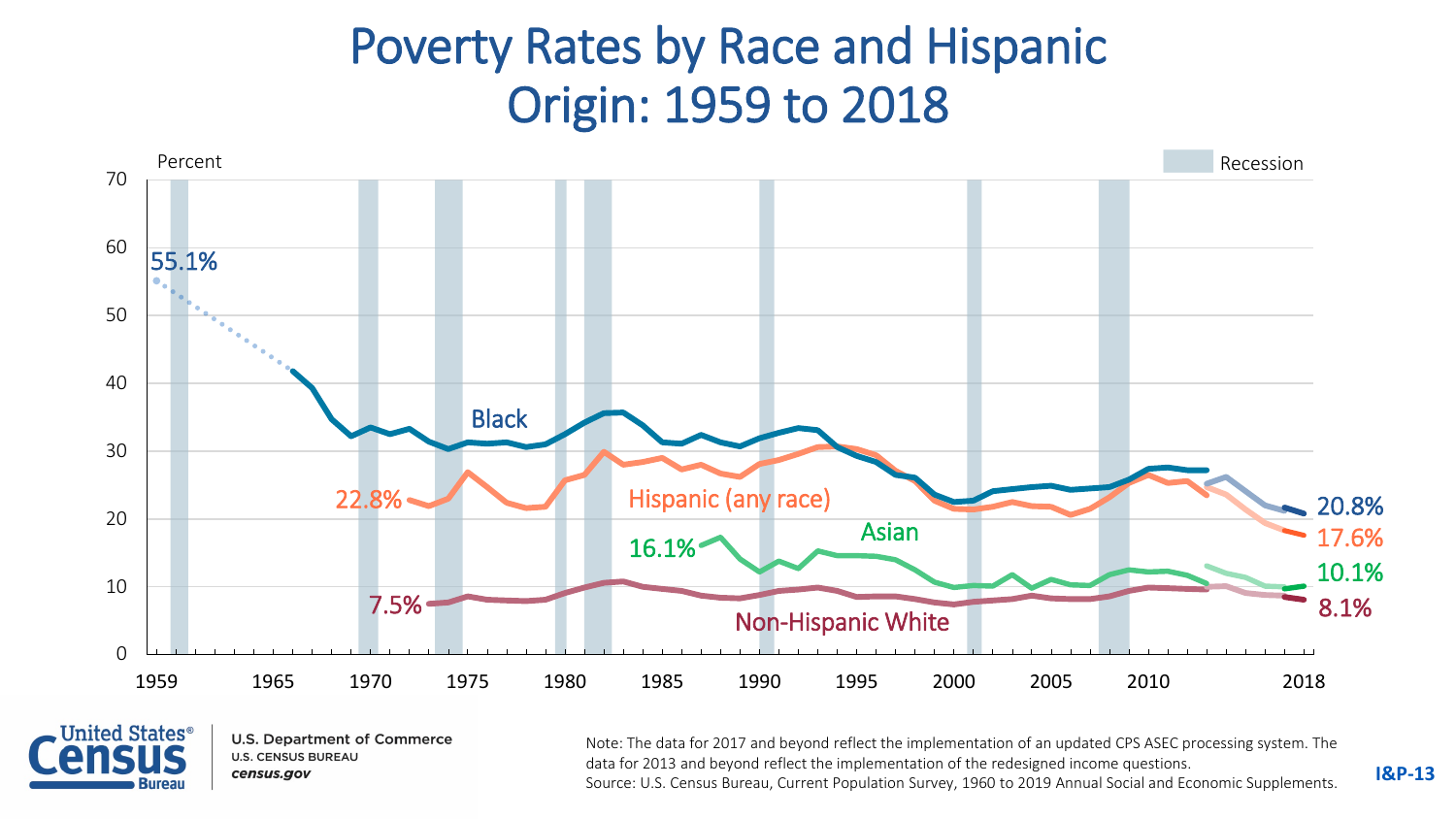#### Poverty Rates by Age: 1959 to 2018





**U.S. Department of Commerce U.S. CENSUS BUREAU** census.gov

Note: The data for 2017 and beyond reflect the implementation of an updated CPS ASEC processing system. The data for 2013 and beyond reflect the implementation of the redesigned income questions. Data for people aged 18 to 64 and 65 and older are not available from 1960 to 1965.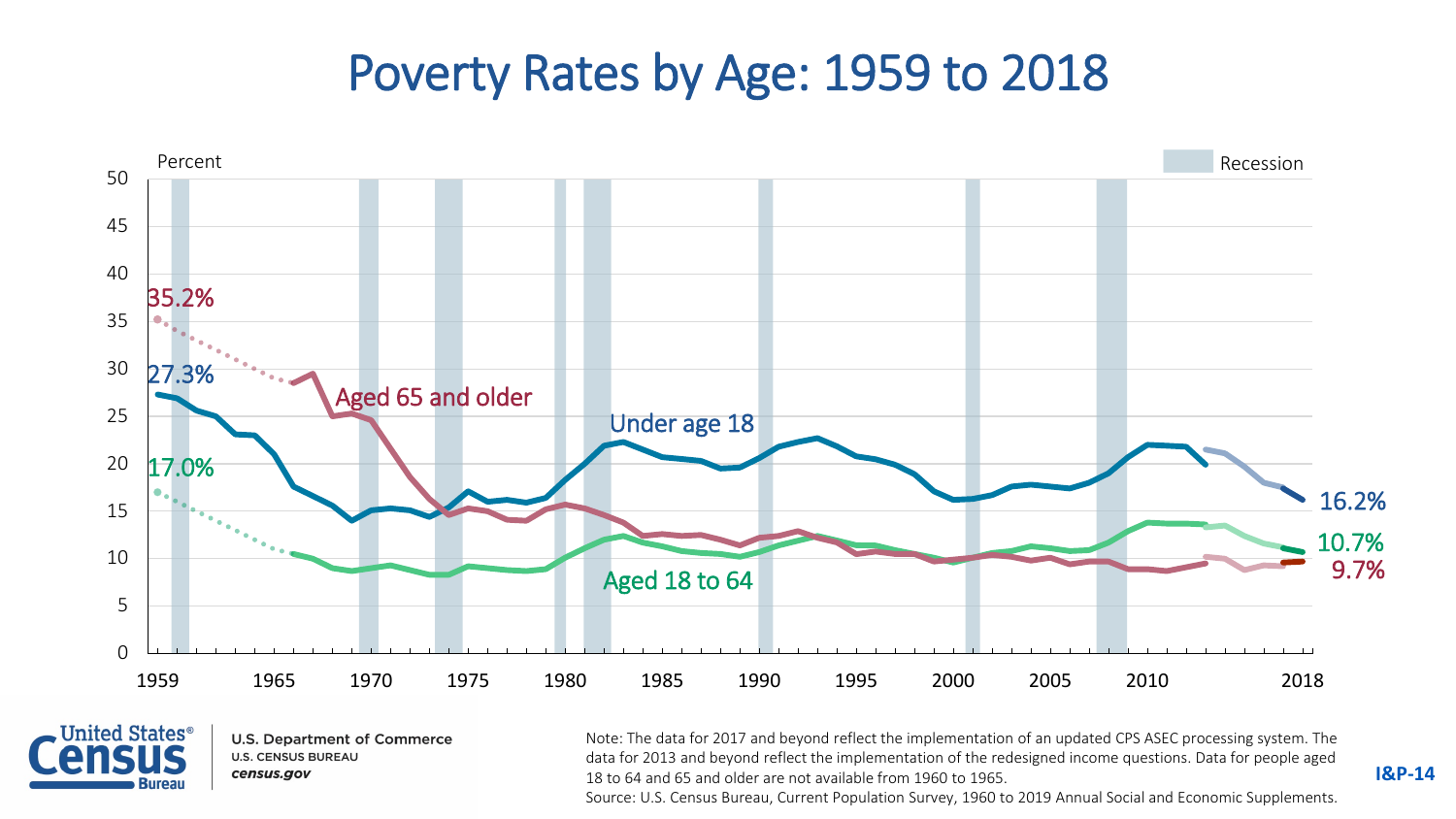#### Family Poverty Rates by Type: 1959 to 2018





**U.S. Department of Commerce U.S. CENSUS BUREAU** census.gov

Note: The data for 2017 and beyond reflect the implementation of an updated CPS ASEC processing system. The data for 2013 and beyond reflect the implementation of the redesigned income questions. Data for Married Couple Families and Male Householder Families are not available from 1960 to 1973. Source: U.S. Census Bureau, Current Population Survey, 1960 to 2019 Annual Social and Economic Supplements.

**I&P-15**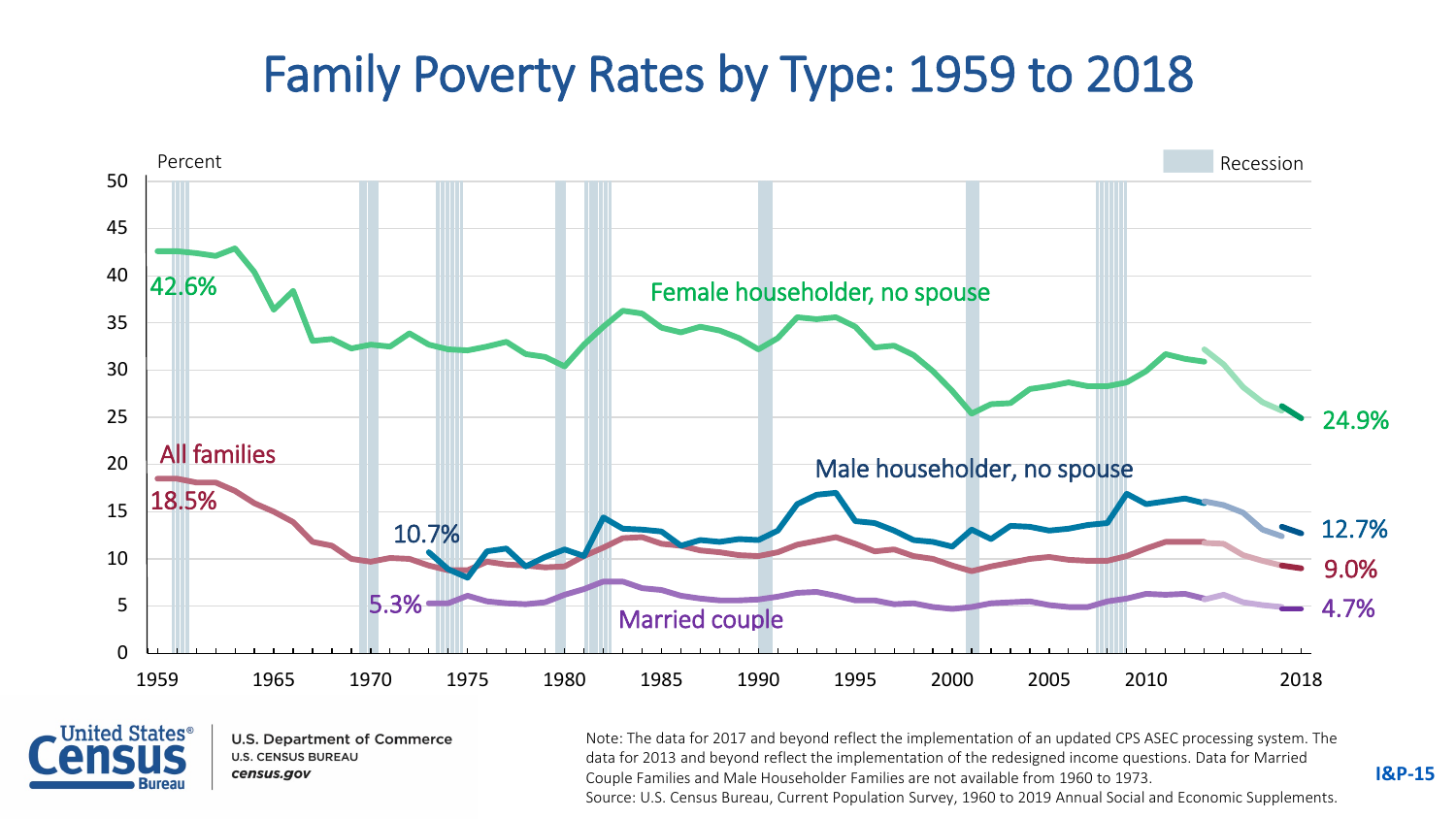#### Female Householder Family Poverty by Race: 1967 to 2018





**U.S. Department of Commerce U.S. CENSUS BUREAU** census.gov

Note: The data for 2017 and beyond reflect the implementation of an updated CPS ASEC processing system. The data for 2013 and beyond reflect the implementation of the redesigned income questions. Data availability for Female Householder Families by race varies from 1967 to 1974. Source: U.S. Census Bureau, Current Population Survey, 1968 to 2019 Annual Social and Economic Supplements.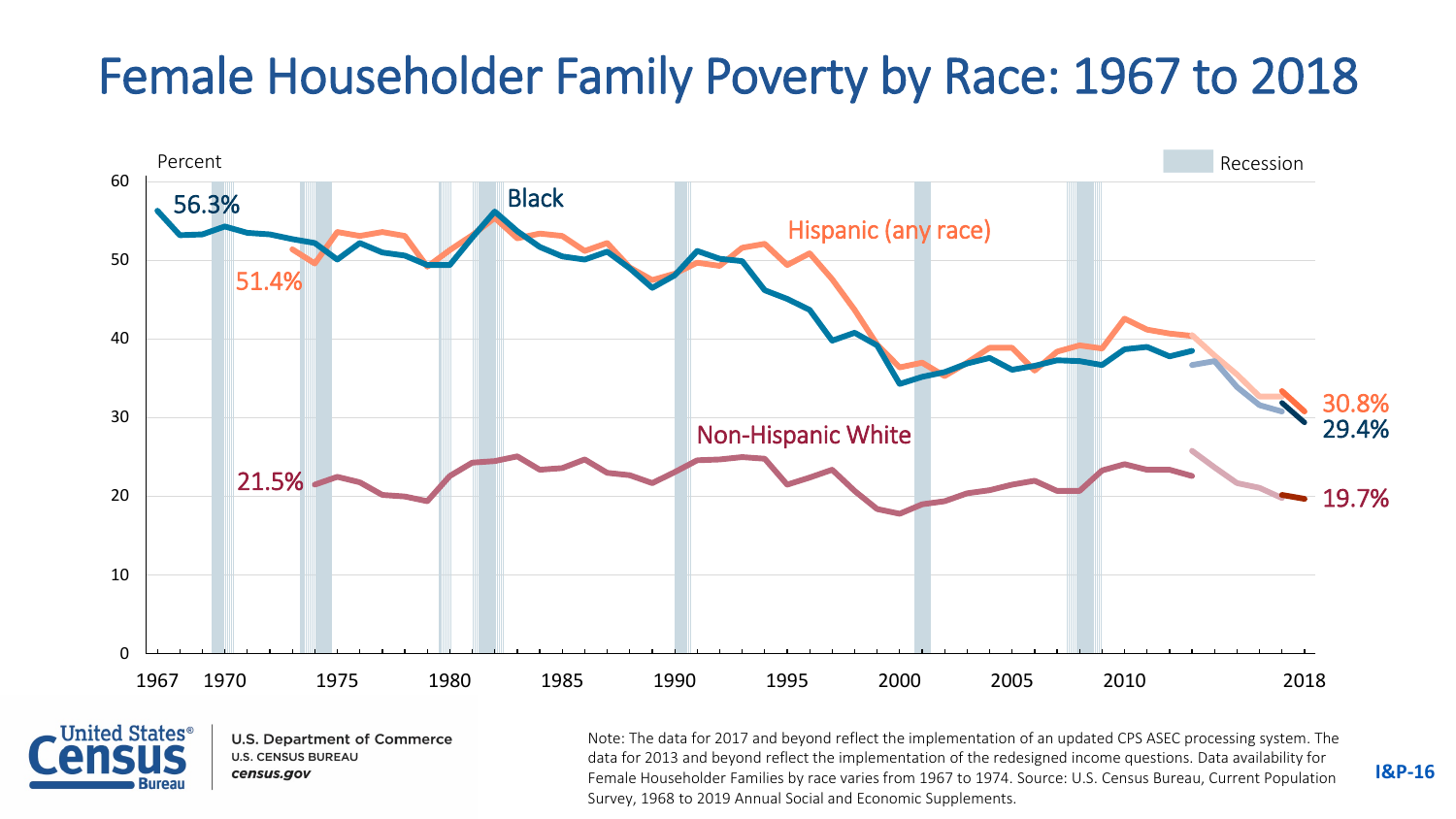#### Poverty Rates by Region: 2017 to 2018





**U.S. Department of Commerce U.S. CENSUS BUREAU** census.gov

Note: Label indicates statistically different from zero change between 2017 and 2018 at the 90 percent confidence level. The data for 2017 and beyond reflect the implementation of an updated CPS ASEC processing system. The data for 2013 and beyond reflect the implementation of the redesigned income questions. Source: U.S. Census Bureau, Current Population Survey, 2018 and 2019 Annual Social and Economic Supplements.